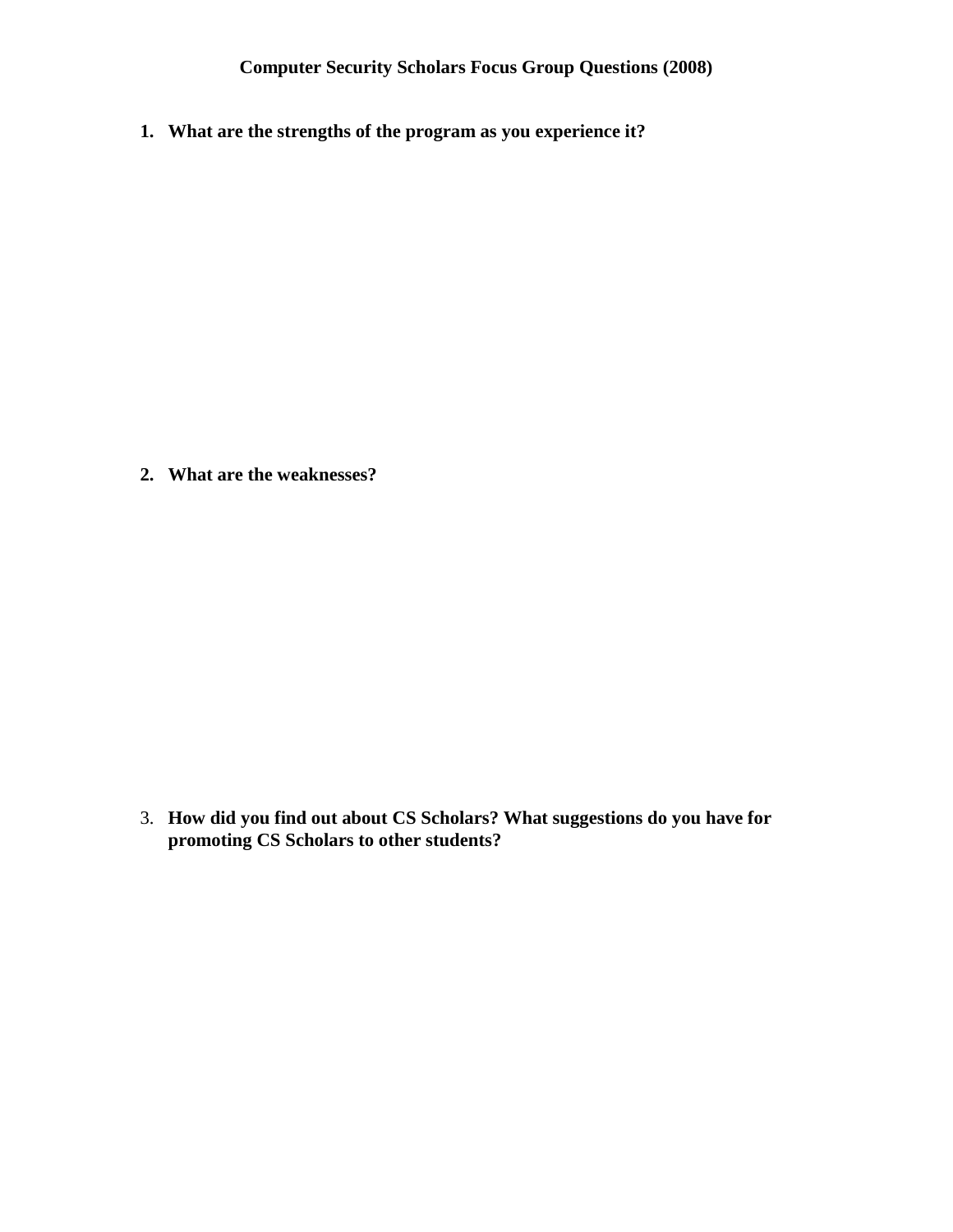4. **Why did you decide to participate in CS Scholars? What was your goal**?

**5. What about the research project itself: was the project manageable? Of interest? How could you have been better prepared to engage in the material?** 

**6. What did you learn? Describe your confidence level in doing another research project.**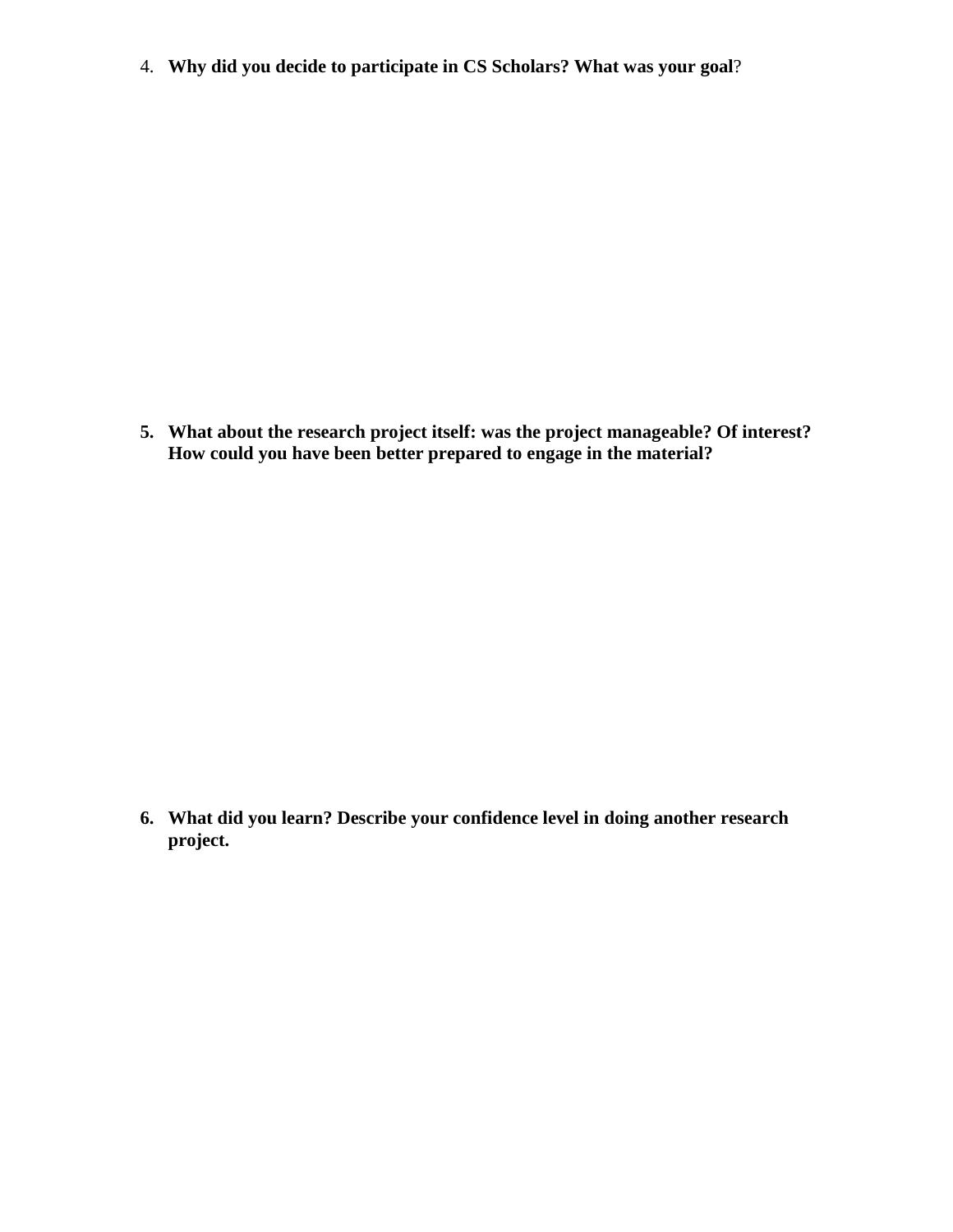**7. How has participation in the CS Scholars program affected your interest in attending graduate school?** 

**8. How has your summer research experience affected your decision to major in a STEM field?**

**9. How was your relationship w/ your mentor? With the graduate students who helped you? With the other students working in your mentor's research group?**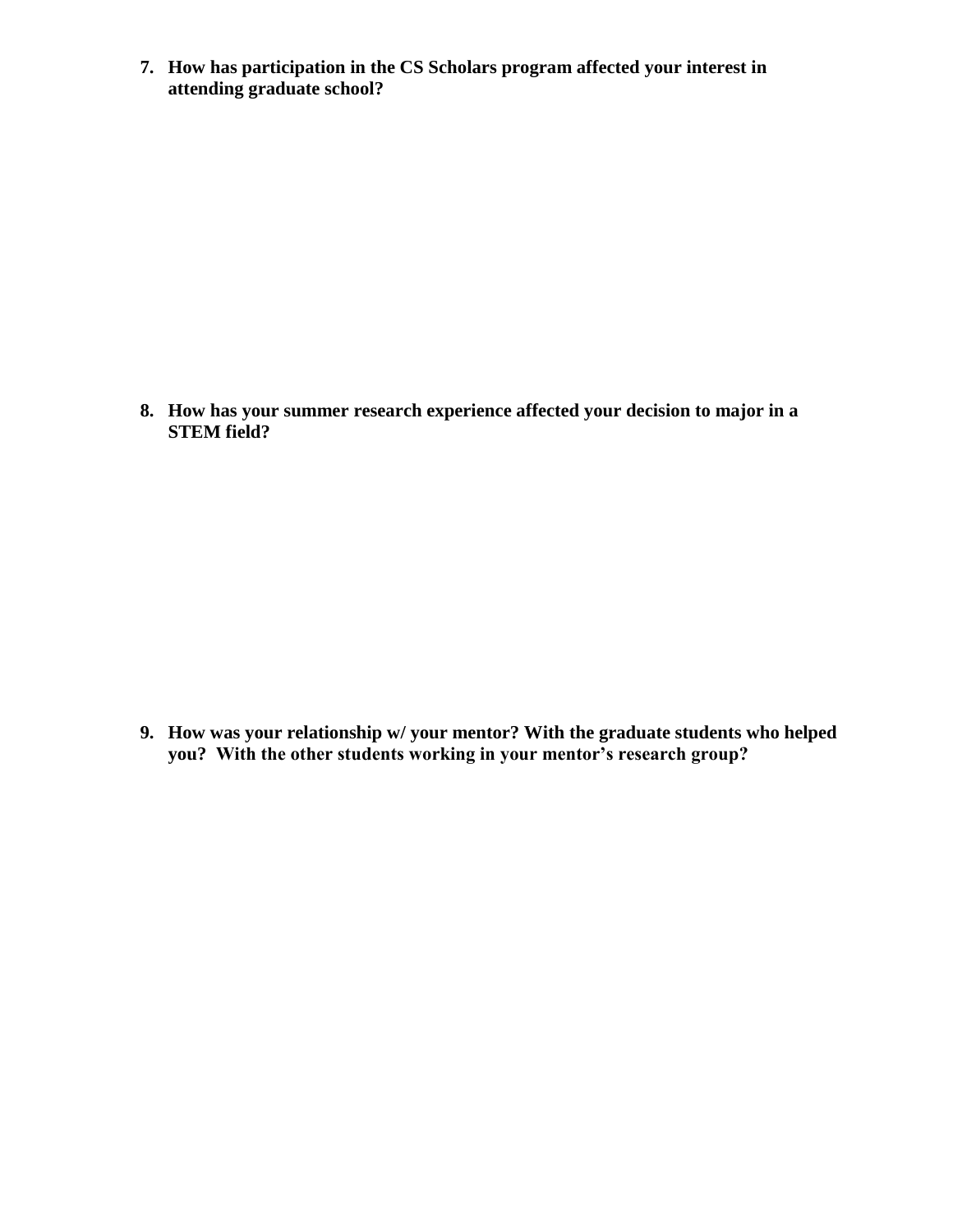**10. What was it like to be on a predominantly female research team?**

**9. What aspects of the training sessions were most valuable? What about the Welcome/Introductory Session? Least?**

**10. Is the length of CS Scholars sufficient to complete your project? Please describe how your project evolved over the 10 weeks.** 

- **11. We want to follow up with you over the next couple of years: what is the best way to keep in touch?**
- **12. Did you find the CS Scholars financial package adequate to your needs? How did it compare to other programs you might have considered?**